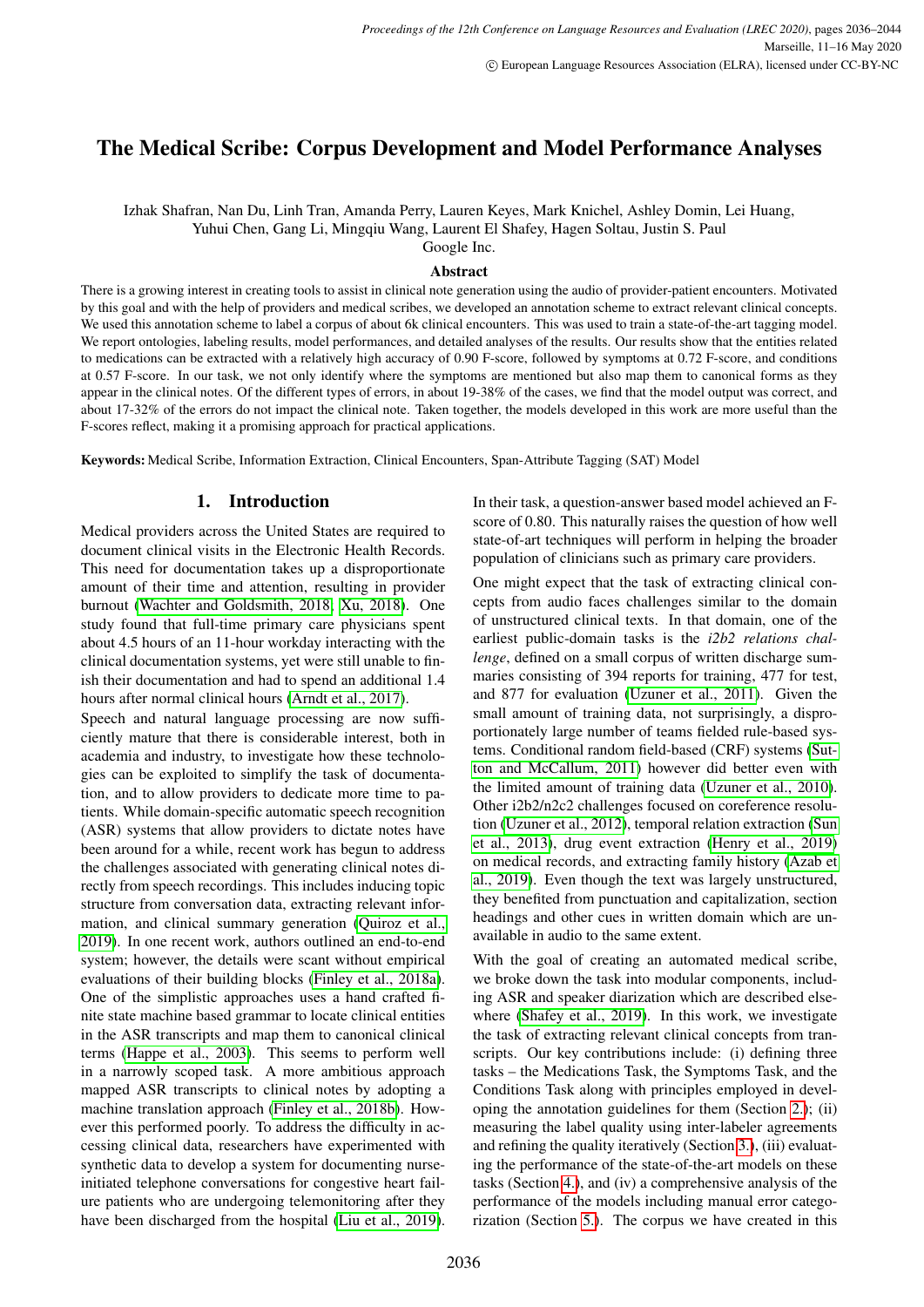work is based on private, proprietary data that cannot be publicly shared. Instead, we are sharing the learnings from our experience that might be useful for the wider community as well as the detailed labeling guidelines as supplementary material in the extended version of this paper on arxiv.org.

### 2. Corpus Development

<span id="page-1-0"></span>The corpus of labeled conversations for this work was developed in conjunction with providers and medical scribes. In our first attempt, we annotated all the relevant clinical information with a comprehensive ontology that was designed for generating clinical notes using a slot-filling approach. This was found to be an extremely challenging task for the medical scribe labelers; it required a lot of cognitive processing, took a long time to label, and the results still had many discrepancies in quality and inter-labeler agreement.

#### 2.1. Annotation Guidelines

The corpus described in this paper was annotated using certain guiding principles, described below.

First, the cognitive load on the labelers needs to be reasonably low to ensure high inter-labeler agreement. This consideration resulted in labeling each conversation in multiple passes, where the labelers focused only on a small subset of clinical concepts in each pass. They were instructed to ignore clinical information unrelated to the task at hand.

Second, the annotation of all the clinical information necessary to generate a clinical note was broken down into modular tasks, based on the type of entity, specifically, the symptoms, the medications, and the conditions. In each task, labelers focused on annotating the entities along with their coreferences and their attributes. For example, in the Medications Task, the labelers focused on the medications and their associated frequencies, dosages, quantities, and duration. The relationships between them were marked using undirected links. For simplicity, we ignored attributes of attributes, for example, taking one dosage of a medication in the morning and a different dosage in the evening.

Third, the guidelines were refined using a few iterations of experimentation and feedback to improve inter-labeler agreement before labeling the task. Finally, the ontology was pruned to retain clinical concepts with high interlabeler agreement and sufficiently high occurrences so they could be modeled with the available data.

#### 2.2. Description of the Corpus

The corpus consists of recordings and transcripts of primary care and internal medicine provider-patient encounters. The recordings were split into train, development and test sets consisting of about 5500, 500 and 500 encounters respectively. For measuring the generalization of the model results, the development and test splits were created in such a way that the providers are mutually exclusive. There were no identifiers associated with patients, thus there may be patient overlap across the sets.

#### 2.3. Symptoms Task

The Symptoms Task focused on extracting symptoms described in the medical encounter so that they could be documented in the History of Present Illness (HPI), Review of Symptoms (ROS) and other sections of the clinical note. Thus, the ontology was designed to mirror the language and organization of symptoms in the note; the colloquial phrasing that patients use to describe symptoms is tagged with a clinically appropriate entity from the ontology.

| Organ System     | <b>Symptom Entities</b>    |
|------------------|----------------------------|
| Constitutional   | Const:Fever                |
|                  | Const:Chills               |
|                  | Const: Difficulty Sleeping |
| Gastrointestinal | GI: Abdominal Distension   |
|                  | GI: Abdominal Pain         |
|                  | GI: Vomiting               |
| Neurologic       | Neuro: Headache            |
|                  | Neuro:Dizziness            |
|                  | Neuro: Seizure             |

<span id="page-1-1"></span>Table 1: An excerpt of the entities in the symptoms task.

As shown by an excerpt in Table [1,](#page-1-1) the ontology is organized in a categorical fashion, starting with a coarsegrained *organ system* which is further broken down into finer-grained *symptom entity tags*. The benefit of this approach is that the organ system can be used to organize symptoms into the ROS section of the note, even if the granular symptom entity isn't correctly inferred. The full ontology contains 186 symptom entities mapped to 14 organ systems.

The attributes for the Symptoms Task, illustrated in Table [2,](#page-1-2) were chosen based on the HPI elements in the CMS Evaluation and Management Service Documentation Guidelines [\(HHS.gov, 2017\)](#page-8-16). After the manual labels were generated, the set was pruned to remove entities with low counts and low inter-labeler agreements as these would be hard to model. This resulted in 88 symptom labels.

| Type     | Attribute       |
|----------|-----------------|
| Status   | Experienced     |
|          | Not Experienced |
| Property | Duration        |
|          | Location        |
|          | Severity/Amount |
|          | Frequency       |

<span id="page-1-2"></span>Table 2: The attributes of symptom entities.

The status was marked by adding a second label to the entity. This choice sidestepped the more difficult task of identifying the words that signal whether a symptom was experienced or not. Unlike written text, the status is not explicitly mentioned. Instead, in a conversation, this is implied from the context, spread over multiple speaker turns and not easily associated with specific words.

The example in Table [3](#page-2-0) illustrates how a conversation was labeled using the ontology for the symptoms task. There were a few challenges in accurately labeling the relevant content words. The annotators were instructed to assign the most specific label, but there were times when the context does not provide sufficient information. In such cases, they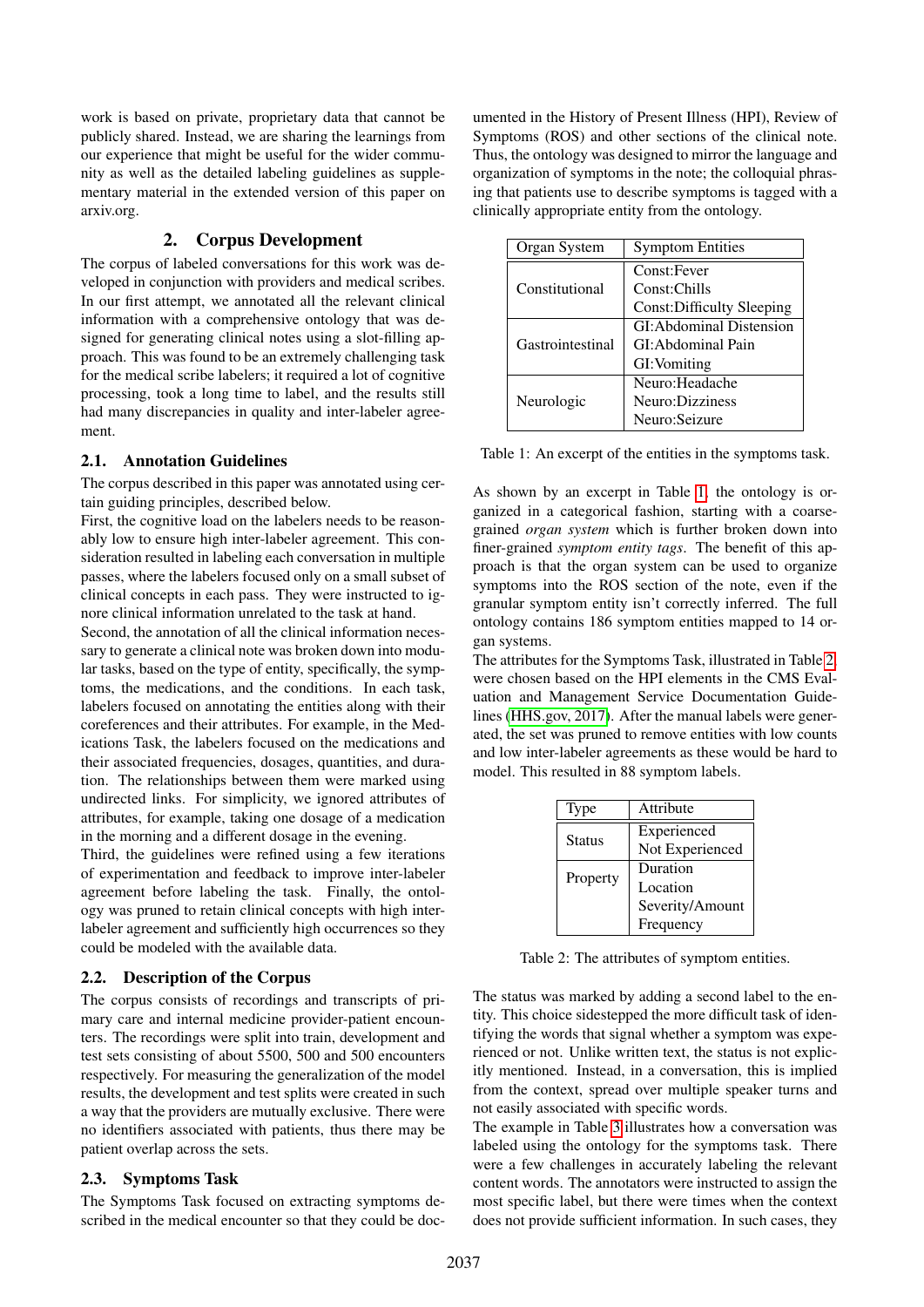- PT: I've been having stomach issues around here for the last 2 weeks. It's bad.
- DR: Okay, in the upper abdomen. What does it feel like?
- PT: It kind of comes and goes and hurts. Sometimes I feel queasy.

| Content Span   | Symptom Label                   |
|----------------|---------------------------------|
| stomach issues | GI:Other; Experienced           |
| 2 weeks        | Property: Duration              |
| had            | Property:Severity/Amount        |
| upper abdomen  | Property:Location               |
| comes and goes | Property: Frequency             |
| hurts          | GI: Abdominal Pain; Experienced |
| queasy         | GI:Nausea; Status:Experienced   |
| sometimes      | Property: Frequency             |

<span id="page-2-0"></span>Table 3: An example symptoms task with its labels.

are instructed to assign the coarser system category along with a default of *Other*. Following this guideline, "*stomach issues*" in the above example would be assigned *GI:Other*. In addition, we mapped patients' layman description of a symptom to a normalized form. In the illustrative example, the patient's described as feeling "*queasy*" and that is mapped to the clinical term *Nausea*. One advantage of this mapping is that we avoid an explicit normalization step that is commonly used in the literature.

Lastly, in provider-patient conversations, gestures and words are often used to indicate information about the symptoms, such as using the word "*here*" to refer to the part of the body where the symptom is experienced. The lack of verbalization of this information makes it difficult for an automated system to fully capture all relevant information. However, when providers clarify the location ("*upper abdomen*"), this helped in the ultimate task to automate the completion of the note.

### 2.4. Medications Task

The ontology for the Medications Task was designed to capture information related to all medications ranging from a patient's history to future prescriptions. While the symptoms could be reduced to a closed set (based on how they appear in the clinical notes), the list of medications is large and continually expanding. Therefore, the medication entity was treated as an open set, and the catch all *Drug* label was applied to all direct and indirect references to drugs. This included specific and non-specific references, such as "*Tylenol*", "*the pain medication*", and "*the medication*". The attributes related to the medication entity that were annotated include *Prop:Frequency*, *Prop:Dosage*, *Prop:Mode*, and *Prop:Duration*.

In the illustrative example in Table [4,](#page-2-1) the entities – "*diabetes medications*", "*Sulfonylurea*", "*Amaryl*", "*glimepiride*" – are annotated with the *Drug* label, while "*1 mg*", "*pill*", "*everyday*" are their attributes.

One challenge encountered in this task was choosing a specific label when other labels are equally valid. For example, "*90 day sample*" could be marked as the total quantity

- DR: Are you taking any diabetes medication?
- PT: My kidney doc just changed the pill. DR: Oh, a Sulfonylurea. Like Amaryl?
- The generic name is glimepiride.
- PT: Yup, she started me on 1mg everyday.
- DR: Do you use Insulin?
- PT: The shot? Only my brother has to.

| Content Span        | <b>Medications Label</b> |
|---------------------|--------------------------|
| diabetes medication | Drug                     |
| Sulfonylurea        | Drug                     |
| Amaryl              | Drug                     |
| glimepiride         | Drug                     |
| pill                | Property:Mode            |
| Img                 | Property:Dose            |
| everyday            | Property: Frequency      |
| insulin             | Drug                     |
| the shot            | Property:Mode            |

<span id="page-2-1"></span>Table 4: An example medications task with its labels.

consumed, or as the duration of the drug treatment. For increasing consistency, the labelers were asked to choose the labels using the preference in the order – *Dose, Frequency, Quantity, Duration, Mode*.

Additionally, patients often referred to their medication using vague descriptors, such as "*the pink pill*". In many cases, the providers are able to infer the medication from the context and so the annotators are instructed to label such mentions.

# 2.5. Conditions Task

The Conditions Task, like the other two tasks, was designed based on how the discussed condition shows up in the clinical note. Even though conditions have some overlap with symptoms, they refer to broader categories and are discussed typically using clinical terminology. Ambiguities on whether a mention is a symptom or a condition was resolved by relying on the ICD-10 Code database. The condition entities were categorized into – Condition:Patient, Condition:Family History, and Condition:Other. The attributes of conditions mirror that of symptoms, listed in Table [2,](#page-1-2) plus an additional tag to capture the onset of the condition, *Prop:Onset/Diagnosis*. An example of this task is illustrated in Table [5.](#page-3-1)

One challenge in the Conditions Task is that there were only a few mentions of conditions in each conversation, causing labelers to overlook the mentions inadvertently. This was mitigated with an automated method to improve recall as discussed in Section [3.2..](#page-3-2)

### 2.6. Relations

Once all entities and attributes have been tagged and extracted from a conversation, the attributes need to be linked to their associated entities in order for them to be useful in downstream applications such as filling out sections of a clinical note.

In this example, the duration and location are associated with "*stomach issues*" while the frequency attribute is as-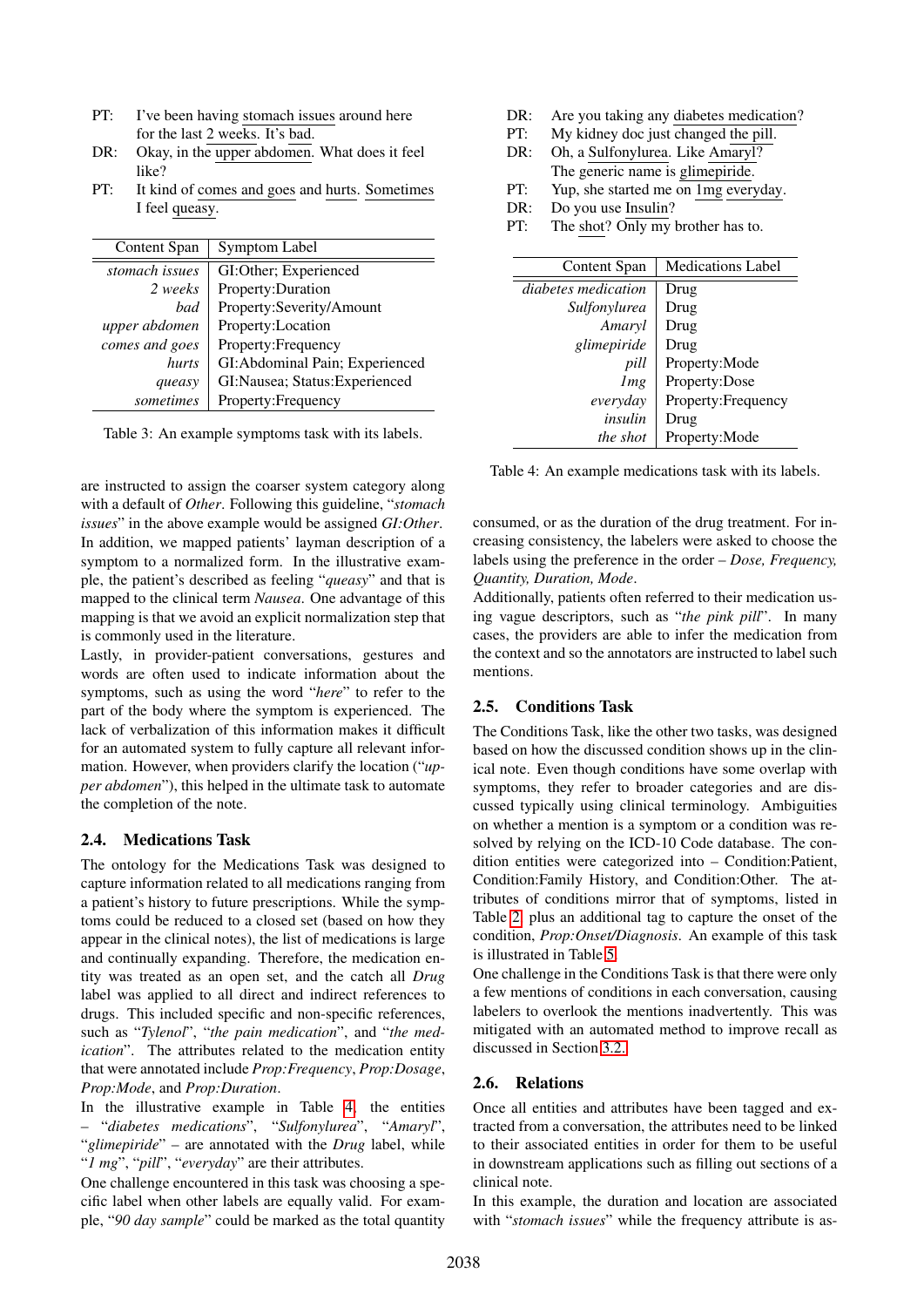- DR: Any history of diabetes?
- PT: I have diabetes.
- DR: When was that diagnosed?
- PT: 10 years ago.
- DR: OK, and it seems to be well-controlled. Any history of high blood pressure in the family?
- PT: My brother has early onset high blood pressure.

| Content Span        | <b>Conditions Label</b>     |
|---------------------|-----------------------------|
| diabetes            | Condition: Patient          |
| 10 years ago        | Property: Time of Diagnosis |
| well-controlled     | Property:Severity           |
| high blood pressure | Condition: Family History   |
| early onset         | Property: Time of diagnosis |

Table 5: An example conditions task with its labels.

<span id="page-3-1"></span>

Figure 1: Illustration of relations for the example on the Symptoms Task.

sociated with "*nausea*". This would allow us to complete the following information in the note:

Patient experienced stomach issues for 2 weeks in the upper abdomen. Patient also experienced nausea sometimes.

One difficulty we encountered in specifying links between entities and their attributes arose because of synonymous mentions. In the example illustrated in Table [4,](#page-2-1) the "*1 mg*" "*pill*" is equally related to "*Sulfonylurea*", "*Amaryl*" and "*glimepiride*". The annotators sometimes constructed an edge between the attributes and each of the drugs, and at other times chose one drug to be a canonical reference and create co-references for the other mentions of the drug. This makes it difficult to estimate the model performance reliably. The models developed for extracting relations using these annotations are described elsewhere [\(Du et al.,](#page-8-17) [2019b\)](#page-8-17).

# 3. Task Iteration

# <span id="page-3-0"></span>3.1. Training & Quality Assurance

Before starting a large scale annotation task, a number of steps were performed to refine the guidelines. The process consisted of the following steps:

- 1. A small set of 3-5 conversations were labeled by a team of experienced labelers using the guidelines.
- 2. Differences in their labels were resolved by them in an adjudication session. In case the differences were

large, steps (1) and (2) were repeated. This resulted in finalizing the guidelines and creating a reference set for instructional purposes.

- 3. The guidelines were then introduced to the larger team of labelers who were instructed to perform the same labeling task on the reference set.
- 4. Labelers were then scored based on agreement with the reference set. Those who scored well below the average quality score were given further training before proceeding to the task.

Additionally, in order to maintain consistently high quality labels while labeling the training set, we developed a quality assurance process. The process consisted of the following steps:

- 1. A team of experienced labelers created a reference set of labels for 3-5 conversations of varying complexity.
- 2. The rest of labelers were assigned the conversations from the reference set.
- 3. Labelers who scored highly with respect to the reference were chosen as reviewers.
- 4. The reviewers then reviewed the output of the other labelers by correcting the labels and documenting errors.
- 5. The feedback was sent to the labelers to incorporate into future labeling efforts.

Ultimately, we found that performing this K-way quality assurance process helped improve consistency significantly.

# <span id="page-3-2"></span>3.2. Automated Improvements

We explored different techniques to improve label quality. During the Conditions Task, we noticed that labelers often overlooked the mention of conditions because they occur too infrequently in the conversation. Since the conditions are often mentioned in their canonical form, we utilized the Google Knowledge Graph to identify them in the transcripts [\(Blog, 2012\)](#page-8-18). The conditions identified by the knowledge graph were presented to the labelers as optional annotations that they can choose to use or discard. In order to minimize biasing the labelers, these optional annotations were presented only after the labelers finished their task and were in the process of submitting their conversation. In a controlled experiment, we found a 0.10 absolute improvement in recall from the labelers. Note, to avoid any potential measurement bias, this assistance was only provided while labeling the training set and not on the development and test sets where we relied labels from multiple labelers to maintain consistency as described further in Section [5..](#page-5-0) Standard syntactic parsers were also investigated to pre-fill numberical values correspodning to dose, duration, frequency and quantity but was not employed in the labeling process.

We also experimented with using previously trained models to try to highlight numerical or date/time attributes, such as *Dose*, *Duration*, *Frequency*, or *Quantity*.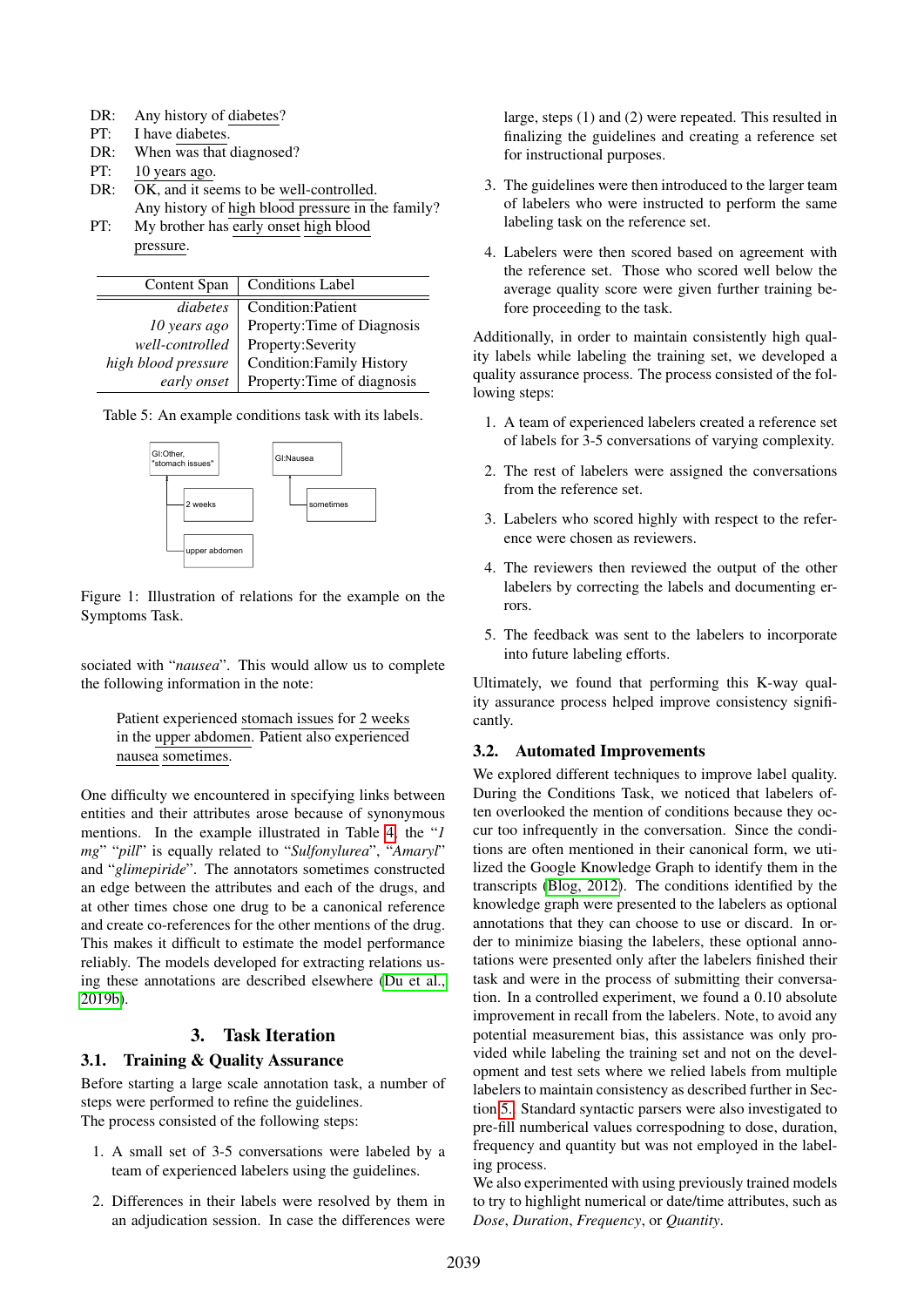### 3.3. Common Challenges

While there were unique challenges for each of the tasks, a few challenges were common across them.

Despite the refinement of the ontologies and the continual training of labelers, there were still errors in labeling because the task is non-trivial and requires considerable attention. Certain residual errors were flagged using taskspecific validation rules. These rules caught the most egregious errors, such as an attribute not being grouped with an entity, or not double-tagging a symptom or condition with its status.

A shared difficulty across all tasks was striking a balance between making the annotations clinically useful (i.e. developing a path to use the annotations to construct a complete HPI) while also reducing the cognitive burden for annotators. Through multiple experiments we uncovered significant challenges that could or could not be resolved with the addition, deletion, or substitution of tags in our ontologies.

The order in which clinically relevant events are described is often important in constructing a comprehensible HPI; for example, chest pain followed by shortness of breath and lightheadedness has different implications than shortness of breath followed by lightheadedness and chest pain. However, capturing this level of detail required expanding the ontology which was found to be cognitively burdensome for labelers and was left out to be addressed in future work. Another challenge we encountered was confusion between temporal tags – *Time of Onset* or *Duration*, or progression information (e.g. *Improving* or *Worsening*). The words used to describe these attributes were often used in casual conversation manner. In the early version of the ontologies, the temporal information was annotated for each task differently, such as *SymProp:Frequency* and *MedsProp:Frequency*. This created confusion among the annotators. Subsequently, the temporal tags were defined uniformly across the tasks to the extent possible.

Another limitation of the annotation scheme is that they do not currently capture co-occurrence relationships between multiple entities although they might be clinically relevant. For example, "*nausea*" that a patient may experience along with "*abdominal pain*". The annotations also do not capture cross-ontology relationships, such as when a medication could be an alleviating factor for symptom or condition. This could be facilitated by showing labels from previous tasks when labeling a new task.

Even after carefully preparing before launching any labeling task, the labelers encountered novel situations that were not considered while developing the ontologies and the guidelines. This led to further refinements of the tasks including changing or adding a new tag. As a result, the portions of the data had to re-labeled, which was expensive. Analysis of the existing labels were used to guide these decisions, such as ignoring tags that appeared too infrequently, focusing on tags where there was a high level of disagreement, and looking at the distribution of labeled text for each tag.

While written domain corpora such as *i2b2* and *n2c2* also face similar challenges, the difficulty of this task is compounded by targeting a comprehensive ontology and information being spread across multiple speaker turns with large variations in how medical concepts are described by patients in the conversation [\(Uzuner et al., 2011;](#page-8-8) [Henry et](#page-8-13) [al., 2019\)](#page-8-13).

### <span id="page-4-2"></span>3.4. Distributions & Inter-labeler Agreements

The distribution of the occurrences of the labels in the corpus are reported in Figure [2.](#page-4-1) Among entities, the number of medications mentioned is the highest. There are more attributes of symptoms than other tasks. Not surprisingly, the number of mentions of conditions and their attributes are the least among the three concepts.



<span id="page-4-1"></span>Figure 2: Numbers of labels and relations per conversation in three tasks. The unique counts are the number of unique occurrences accounting for the same highlighted span of text.

Clinical concepts vary in complexity considerably and in order to gauge the difficulty of the task and the quality of the labels, we estimated the inter-labeler agreements for the different tasks. The inter-labeler agreement was computed in terms of Cohen's kappa over the dev set of 500 conversations using three labelers per conversation. For scoring, we used a strict notion of a match that required both the label and the text content to be identical. In the Figure [3,](#page-5-1) we can see the inter-labeler agreements are higher for entities compared to attributes or relations. Among the three tasks, the medication achieves the highest inter-labeler agreement, followed by conditions and then symptoms.

The analysis of the inter-labeler agreement helped us identify poor labels and in certain cases modifying the names of the labels to be descriptive helped improve consistency. For example, replacing *Response* with *Improving/Worsening/Unchanged* was found to be useful.

### <span id="page-4-0"></span>4. The Span-Attribute Tagging Model

One of the challenges for model development in this task is the limited amount of training data. To use the data efficiently, we developed the Span-Attribute Tagging (SAT) model which performs inference in a hierarchical manner by identifying the clinically relevant span using a BIO scheme and classifying the spans into specific labels [\(Du et](#page-8-19) [al., 2019a\)](#page-8-19). The span is represented using the latent representation from a bidirectional encoder, and as such has the capacity to capture the relevant context information. This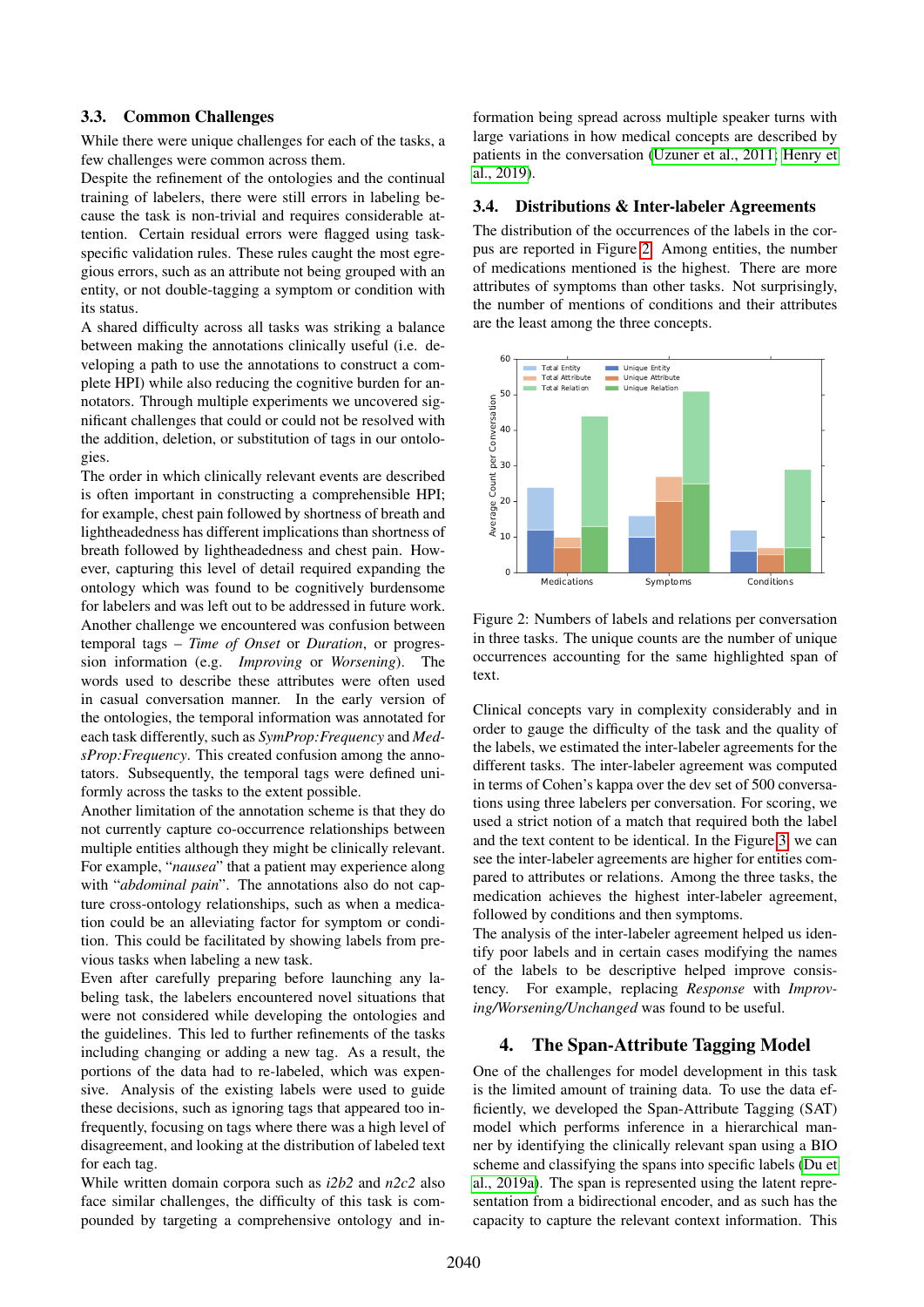

<span id="page-5-1"></span>Figure 3: The inter-labeler agreement for entities, attributes, relations across three tasks.

latent contextual representation is used to infer the entity label and the status of the symptom as experienced or not. This is a trainable mechanism to infer status in contrast to *ad hoc* methods applied in negation tasks in previous work in clinical domain [\(Huang and Lowe, 2007\)](#page-8-20).

For extracting relations, we extended it to Relation-SAT model which uses a two stage process: in the first stage the candidate entities are stored in a memory buffer along with its latent contextual representation and in the second stage a classifier tests whether the candidate attributes are related to the entries in the memory buffer [\(Du et al., 2019b\)](#page-8-17). In both cases the models are trained end-to-end using a weighted sum of the losses corresponding to each inferred quantity.

# 5. Performance Evaluations

#### <span id="page-5-0"></span>5.1. Voted Reference

For a robust evaluation of the models, we created a single "voted" reference from the 3-way labels mentioned in Section [3.4..](#page-4-2)

Directly applying a standard voting algorithm is not particularly useful in improving the reference. Consider the BIO labels from three labelers, shown in Table [6,](#page-5-2) for the phrase "*The pain medicine*". While all 3 labelers agree that a part of the phrase should be labeled, they have chosen different spans. A direct voting on the BIO annotations results in assigning "O" to the first token, and randomly choosing the second and third tokens.

| <i>The</i>                             | pain                            | medication      |
|----------------------------------------|---------------------------------|-----------------|
| Labeler #1 $\langle$ Drug <sub>B</sub> | Drug <sub>I</sub>               | $\theta$        |
| $\Omega$                               | $\text{Drug}_B$ $\text{Drug}_I$ |                 |
| $\Omega$                               | $\Omega$                        | $\text{Drug}_B$ |
|                                        |                                 |                 |

<span id="page-5-2"></span>Table 6: An example to illustrate the "voting" algorithm.

We address this issue using a Markov chain, which assigns the task tags separately from the BIO notation. For each time point t, let  $Y^1(t)$  denote the tag assigned (e.g. *Drug*, *Frequency*, etc.) and  $Y^2(t)$  denote the corresponding BIO notation (e.g. B, I, O). Each token can be represented by the tuple  $(Y^1(t), Y^2(t))$ . We explicitly define the state at each t as  $Y^1(t-1)$  (with  $Y^1(-1)$  defined as the empty

set) and determine  $Y^2(t)$  by picking the tags that maximize  $P(Y^2(t)|Y^1(t), Y^1(t-1))$ , where the probabilities are estimated empirically from the data. Applying this to the example above results in the annotation (,O), (*Drug*, B), and (*Drug*,I), which is a more reasonable outcome than the naive voting method.

#### 5.2. Relaxed F-score

The annotators themselves are not always consistent in the span of text they label. E.g., "*pain medication*" vs. "*the pain medication*". To allow a certain degree of tolerance in the extracted span, the model performance was evaluated using a weighted F-score.

Let  $Y_i(t)$  denote the parsed ground truth labels such that  $i$  corresponds to the label index and  $t$  corresponds to the token index within the sentence. We define  $R_i$  =  $1/|Y_i|\sum_{Y_i}I(Y_i(t)=\hat{Y}^1(t))$  to represent the label specific recall score for label *i*, where  $\hat{Y}^1(t)$  represents the model predicted tag for time point  $t$ . The overall recall is estimated as  $R = 1/n \sum_{i=1}^{n} R_i$  where *n* represents the total number of ground truth labels. Similarly, label specific precision is estimated as  $P_j = 1/|\hat{Y}_j| \sum_{\hat{Y}_j} I(\hat{Y}_j(t)) = Y^1(t)$ ), where  $\hat{Y}_j$  represents the *j*th constructed label predicted by the model, and the overall precision is estimated as  $\overline{P} = 1/m \sum_{j=1}^{m} P_j$ , where m represents the total number of predicted labels. The F1 score is subsequently calculated using the standard formula  $2 * P * R/(P + R)$ . Note that updating the label specific recall and precision scores to be the cumulative product (rather than the average) results in the well known strict scores (as they then enforce that the

#### 5.3. Model Performance Analysis

The performance of the SAT model on the three tasks are reported in Table [7.](#page-5-3) Because the Symptoms task involved a closed set of target classes for the entities, we evaluate performance by computing metrics at the conversation level ignoring the duplicates (e.g., symptoms repeated with the same status). The attributes were modeled using a common separate model.

entire span to match, rather than just a subset of the span).

| Performance F1 (Precision, Recall) |                             |                  |
|------------------------------------|-----------------------------|------------------|
|                                    | Entities+Status<br>Entities |                  |
| <b>Symptoms</b>                    | 0.72(0.78, 0.66)            | 0.60(0.65, 0.56) |
| Conditions                         | 0.57(0.61, 0.54)            | 0.52(0.56, 0.49) |
| <b>Medications</b>                 | 0.90(0.94, 0.87)            |                  |

<span id="page-5-3"></span>Table 7: The performance of the SAT model for entities in the Symptoms, the Conditions, and the Medications tasks.

#### 5.4. Manual Error Categorization

The key aim of manual error analysis is to supplement automatic evaluation of model performance by providing greater insight into the types of errors made by the model, the clinical relevance of the model errors, and plausible reasons why an error may have occurred. This analysis also allowed us to tease apart errors easily fixed in future model iterations with those that will be more difficult to correct.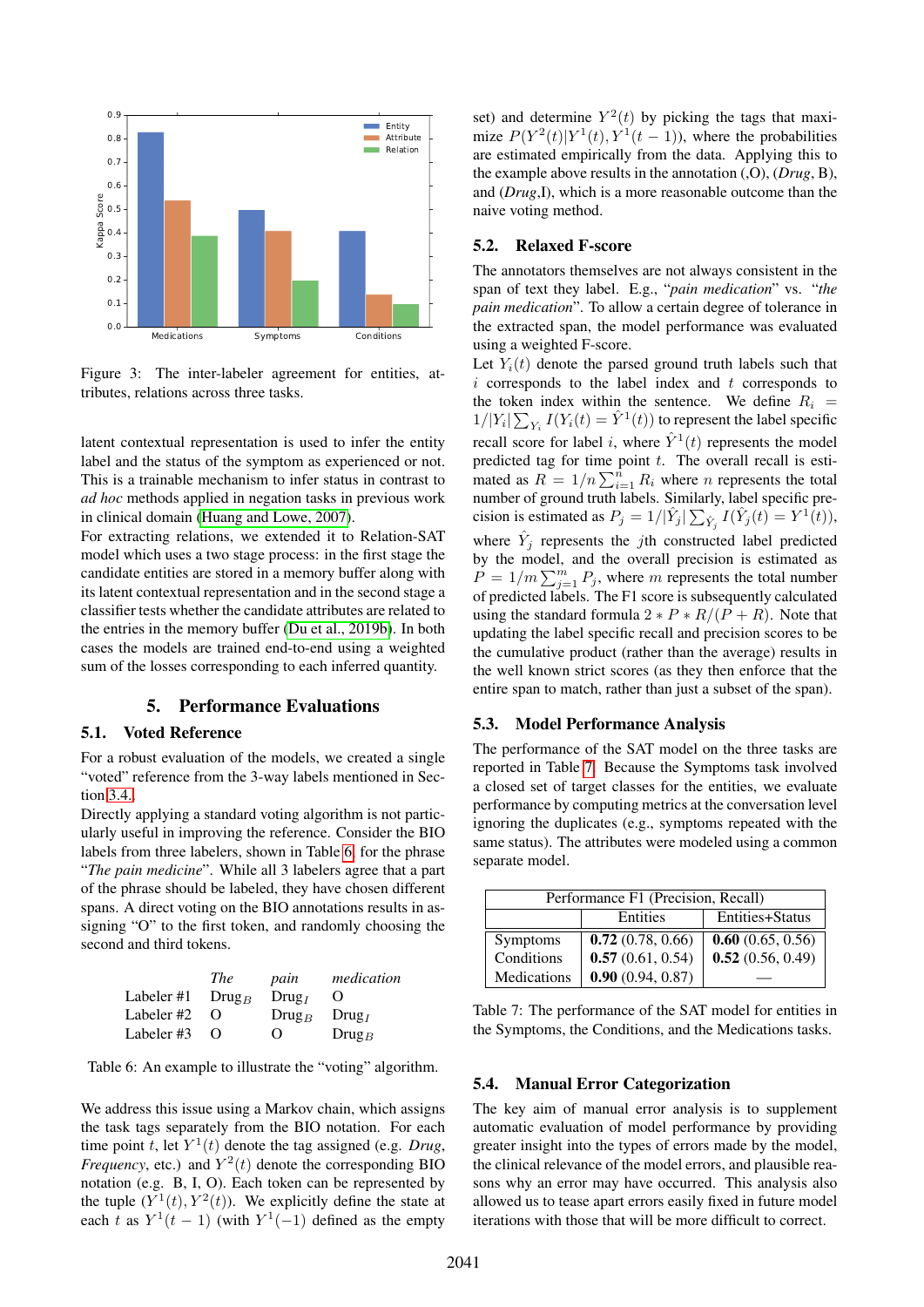Based on expected model output and anomalies in our dataset, we defined two major categories – *ErrorCause* and *ErrorImpact*. The raters were asked to utilize the context to provide their best guess on why the model might have caused the error. If they were uncertain, they could mark the cause as unknown. Likewise, the *ErrorImpact* assesses the relevance the error would have if the extracted information were populated into a clinical note. To mark an error as '*relevant*', the scribe was asked to judge whether the error would actually go into the medical note. For each type of error – Deletion, Insertion, and Substitution – we asked the raters to attach the labels associated with *Error-Cause* and *ErrorImpact*. The subcategories associated with these two major categories are listed in Table [8.](#page-6-0) The list includes cases such as model being correct, the inferred span being incorrect, the failure of the model to use the contextual cues, errors that are associated with needing additional medical knowledge not evident from the context, and attributes that may not be related to any relevant entities.

| Category                 | Subcategory                |
|--------------------------|----------------------------|
| <i>ErrorCause</i>        | Agree with model           |
|                          | Incorrect span             |
|                          | Ambiguous tag              |
|                          | Irrelevant attribute       |
|                          | Fail to use context        |
|                          | Need clinical expertise    |
|                          | Break in conversation flow |
|                          | Clinically equivalent      |
|                          | No clear reason            |
| <i>ClinicalRelevance</i> | Relevant                   |
|                          | Not relevant               |
|                          | N/A                        |

<span id="page-6-0"></span>Table 8: Categories and subcategories of the model errors.

The errors were categorized by a group of about 10 medically trained raters, including physicians, physician assistants and professional medical scribes. Raters were trained through self review of guidelines, live instruction with guided annotation, and practice conversations. Results of the practice conversations were compared to a conversation that had been evaluated and adjudicated by a group of three individuals who had created the task guidelines. Raters were provided a side by side view of their submission compared to the adjudicated conversation. Those that showed major deviation from the adjudicated conversation were given additional guidance by task managers.



<span id="page-6-1"></span>

Among the errors committed by the model, about 17-32%

of the errors do not impact the clinical note, as shown in Figure [4.](#page-6-1)



<span id="page-6-2"></span>Figure 5: Proportion of errors attributed to causes.

Human raters found that the prediction from the models were correct in about 19-38% of the cases and that the errors were associated with the labels in the reference, as shown in Figure [5.](#page-6-2)

In analyzing the cases where the rater agreed with the model, we noticed that (despite using the voted reference labels) label quality issues still remained. Specifically, there was a noticeable amount of occurrences where the annotator missed or mis-labeled the documents. Taken together, the output of our model is significantly more useful in generating the clinical note than what is reflected in the F-score.

Among the other errors, in about 29-42% of the cases, the model did not take the context into account as much as humans do. For example, a patient might be describing the medication adherence as described in the example below. A human would understand that the doctor is referring to another medication that the patient is on. However, the model fails to capture this.

- DR: Let's talk about your medications. How much of the Levemir are you using now?
- $PT: 60 \text{ units}$
- DR: And the other one?

About 7-19% of the errors relate to needing medical expertise beyond what is known from the context. In the example given below, the patient's description of their symptom ("*hard to breathe*") would be labeled as *Respiratory:Orthopnea*. However, the model picks *Respiratory:Shortness of Breath* which would be a reasonable choice but not sufficiently specific given the context ("*when I'm lying down*") and the medical knowledge relating to it. Future model improvements need to focus correcting these

PT: It's really hard to breathe. It's particularly hard when I'm lying down in bed.

two categories of errors.

# 6. Turn Detection Model

Our empirical results show that the model that we developed performs poorly on attributes compared to entities. One possible explanation is that unlike entities, the span boundaries of attributes may be less distinct in a conversation. We investigated this by relaxing the model requirements, from identifying the span of words to detecting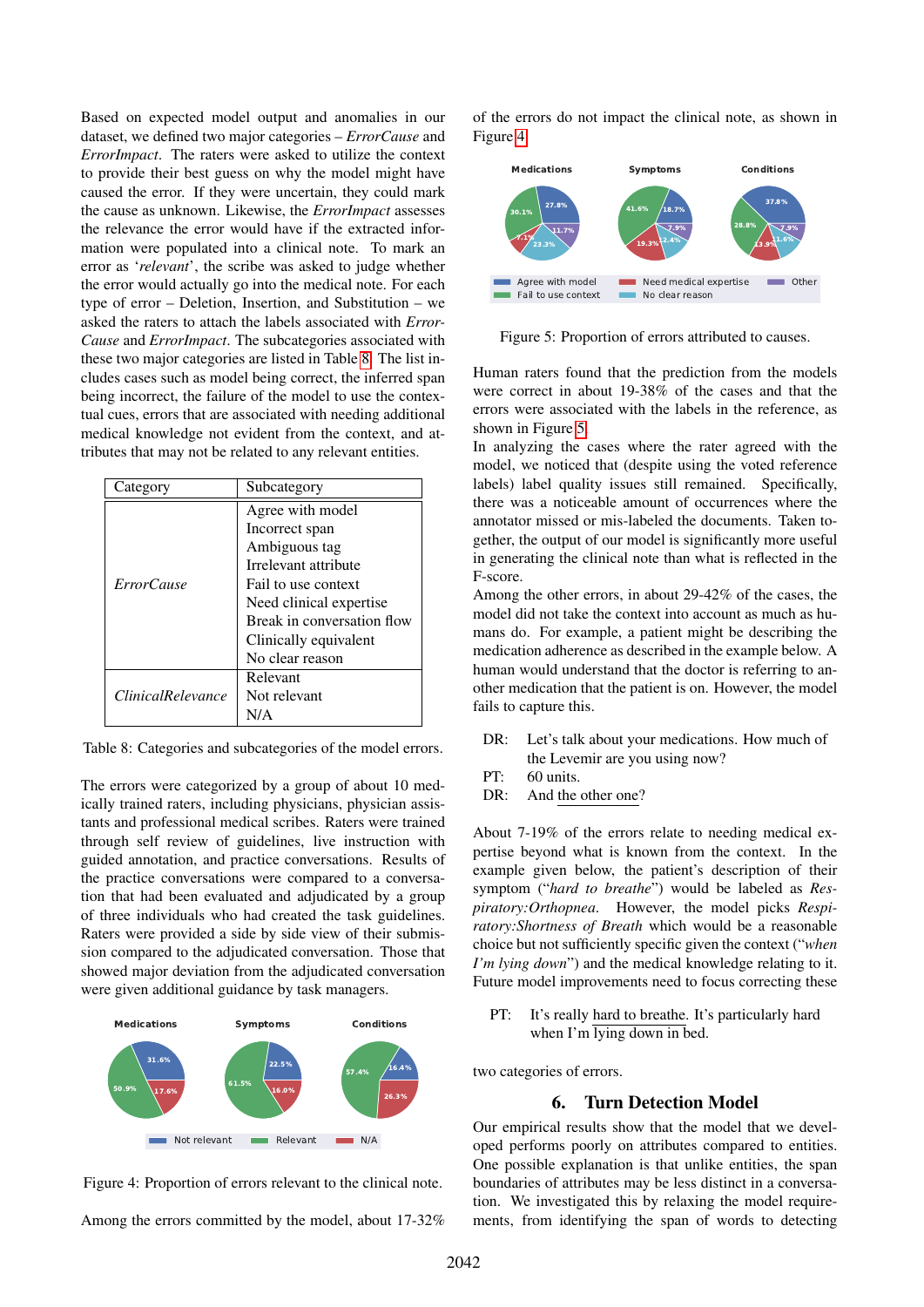speaker turns containing the attributes, which happens to be similar to other previous work [\(Finley et al., 2018b;](#page-8-6) [Lacson](#page-8-21) [et al., 2006;](#page-8-21) [Park et al., 2019\)](#page-8-22).

The turn detection model we investigated consists of an encoder, similar to the SAT model, which is followed by an attention layer and a multi-label softmax. The output predicts the probability of the occurrence of the attribute in the given input turn.

In the experiment, six attributes were selected as the target classes: *Frequency*, *Duration*, *Location*, *Severity*, *Alleviating Factor*, and *Provoking Factor*. These attributes were selected based on higher frequency and inter-rater agreements. Also, the model was trained and evaluated on the labels merged across all three ontologies as well as for each ontology. The model performance is reported as the F1 score, precision, recall along with our SAT model in Figure [6.](#page-7-0)



<span id="page-7-0"></span>Figure 6: Comparison of performances on attributes.

The result shows that the turn-based detection approach achieves better recall (but lower precision) compared to our tagging-based SAT model. The trade-off shows that when the nature of the tags does not have distinct span boundaries, modeling them at the turn-level results in better performance, especially in the situation when recall is more crucial. Note, the turn detection model was trained by treating each speaker turn as an independent input. Clearly, this can be improved further by encoding the whole conversation and predicting the class labels for each turn, which should also improve the per task attribute score.

One potential application of the turn-based model is to assist the human annotation process. For example, the model predictions can be used to pre-select a set of turns that have high probability of containing targeted tags in order to help the annotators narrow down the scope to search. Or the model predictions can be used to compare against the annotators result to help capture potential tags the annotator missed. Based on our initial experiments, a combination of the above methods can improve the efficiency and quality of the human annotations. As aforementioned, such mechanism to improve labeling efficiency should not be applied to evaluation data to avoid introducing bias in performance measurement.

#### 7. Discussion

To our knowledge this is the first systematic effort in extracting relevant information from provider-patient conversations with the aim of populating a clinical note. The informal nature of the conversation poses considerable challenges in extending standard methods of annotating a corpus, as described in Section [2..](#page-1-0)

The complexity of extracting the relevant clinical concepts from conversational speech is considerably higher than in the written domain. For example, in a comparable work, a standard CRF model was able to achieve an F-score of 0.9 in written clinical documents [\(Patel et al., 2018\)](#page-8-23), whereas a simple CRF model performs poorly on our task [\(Du et](#page-8-19) [al., 2019a\)](#page-8-19). Similarly, while developing annotation guidelines, several examples presented considerable challenge in deciding how best to annotate them, a reflection of the difficulty of the task for humans and models.

One might argue that entities such as medication can be extracted by *ad hoc* approaches such as relying on dictionaries and regular expressions, as in [\(Finley et al., 2018b\)](#page-8-6). However, such an approach would not generalize to common place references to medications such as "*the shot*" which in certain context may refer to insulin shot and in others may not be clinically relevant. In contrast, our approach generalizes to rare occurrences of the long-tailed distribution of medications. For example, our annotators captured 8,613 unique spans of medications in the documents reviewed.

Automatic methods to assist labelers proved to be useful. The labeling throughput can be further improved using the output of previously trained models, especially for entities and attributes where the model performance is sufficiently high. For example, the medications entities, the symptoms entities, the locations and the frequencies.

Results from our manual error categorization indicate that there is room for improving the annotations further. An example that we have successfully tested is implementing a quality assurance stage where randomly sampled conversations are reviewed by senior labelers and corrected prior to being submitted for modeling. Additionally, the conversations could be down-weighted in cases where the manual annotations are substantially different from cross-validated model predictions [\(Wang et al., 2019\)](#page-8-24).

Another promising direction to improve the extraction of clinically relevant concepts would be to combine the SAT model and the turn detection model since they have complementary precision and recall trade-offs.

#### 8. Conclusions

This paper describes a novel task for extracting clinical concepts from provider-patient conversations. We describe in detail the ontologies and the annotation guidelines for developing a corpus. Using this corpus, we trained a stateof-the-art Span-Attribute Tagging (SAT) model and report results that highlight the relative difficulties of the different tasks. Further through human error analyses of the errors, we provide insights into the weakness of the current models and opportunities to improve it. Our experiments and analyses demonstrate that several entities such as medications, symptoms, conditions and certain attributes can be extracted with sufficiently high accuracy to support practical applications and we hope our results will spur further research on this important topic.

### 9. Acknowledgements

This work would not have been possible without the support and help from a number of people, including Kyle Scholz, Nina Gonzalez, Chris Co, Mayank Mohta, Zoe Kendall, Roberto Santana, Philip Chung, Diana Jaunzeikare, and I-Ching Lee.